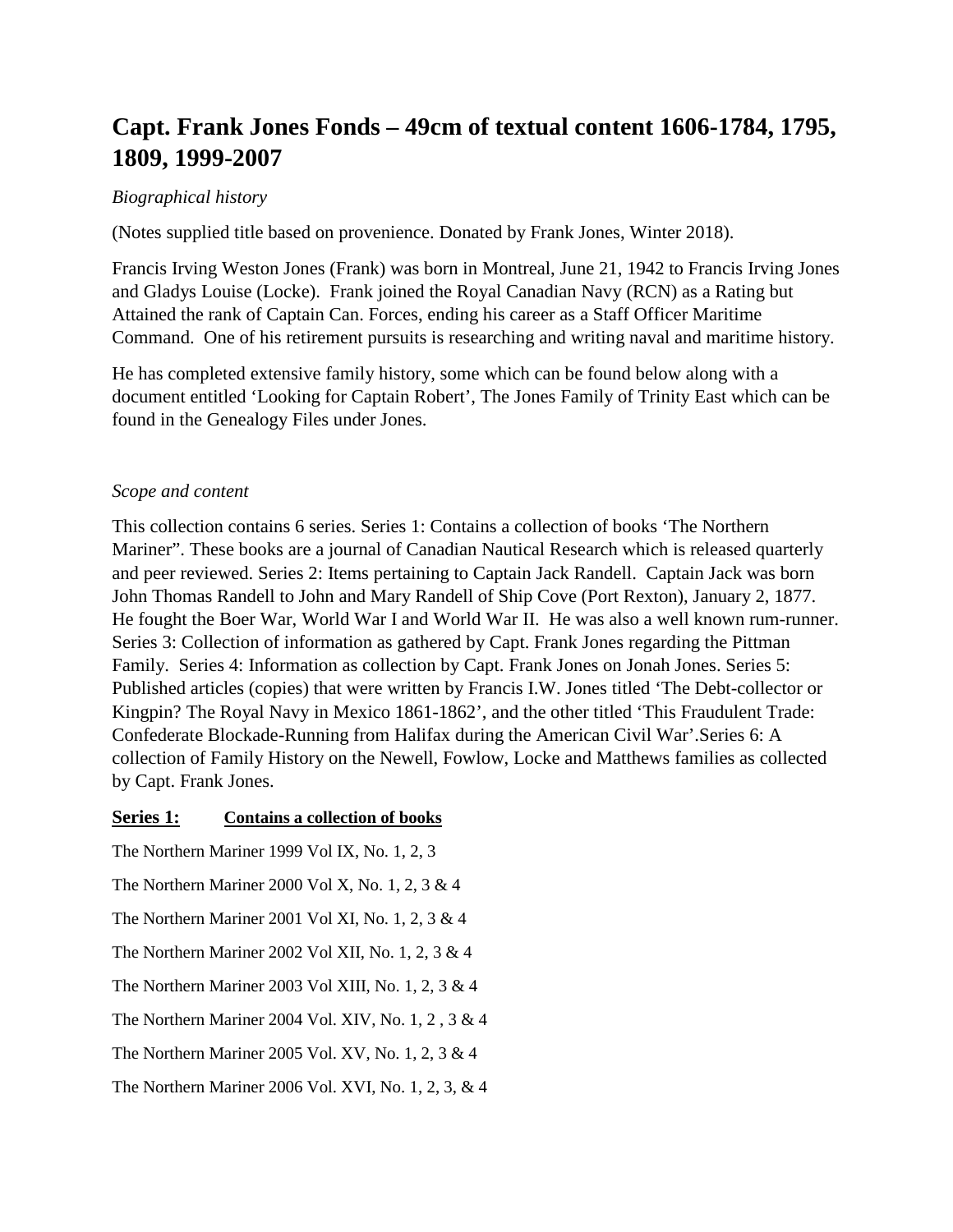The Northern Mariner 2007 Vol. XVII, No. 1 & 4

*Location:* Trinity Historical Society Magazine Collection Section 3 Shelf G Box #13

#### **Series 2: Collection of information as gathered by Capt. Frank Jones on Capt. Jack Randell**

- 2.1 This series includes a Militia and Defence; Canadian Scouts in South Africa,
- 2.2 Documents from the Department of National Defence
- 2.3 A photograph of Capt. Jack Randell
- 2.4 Research logs and a document written by Robert Webb titled 'The Most Famous Rum-Runner of Them All'.

*Location: Box #1 Section2 Shelf G Captain Frank Jones.*

## **Series 3: Collection of information as gathered by Capt. Frank Jones regarding the Pittmans.**

This series includes;

- 3.1 A Newfoundland Medicine Book 1951 written by Jim Pittman
- 3.2 A Family Tree of descendants of Corbett Pittman
- 3.3 The First Newfoundland Regiment Attestation Paper of Corbett Pittman
- 3.4 The First Newfoundland Regiment Attestation Paper of James Pittman
- 3.5 Genealogy Research Report on Subject William Pittman
- 3.6 Abbotsbury, Dorset Transcript of Marriage Registers (With Index) 1606-1784
- 3.7 Abbotsbury Co. Dorset Parish Register Baptisms 1607 1704
- 3.8 A document 'Newfoundland, In the Probate Court' dating 1809, a letter from The Supreme Court of Newfoundland dating 1999 regarding Captain William Pittman
- 3.9 A letter from Leslie James Dean with attached copy of a will of James Dean Sr., dating 1780 and a deed dating 1795
- 3.10 Pittman Research Binder 1
- 3.11 Pittman General Binder 2
- 3.12 Pittman Individuals, Names and Ships and Watch Photos Binder 3
- 3.13 Copy of photo of Corbett Pittman
- 3.14 A journal by Corbett Pittman on a voyage on board the ship *Industry* from Trinity to Poole
- 3.15 A journal on ship *Minerva* from Poole towards Trinity

*Location: Box 1, Section 3 Shelf G, Binders located on Shelf Caption Frank Jones*